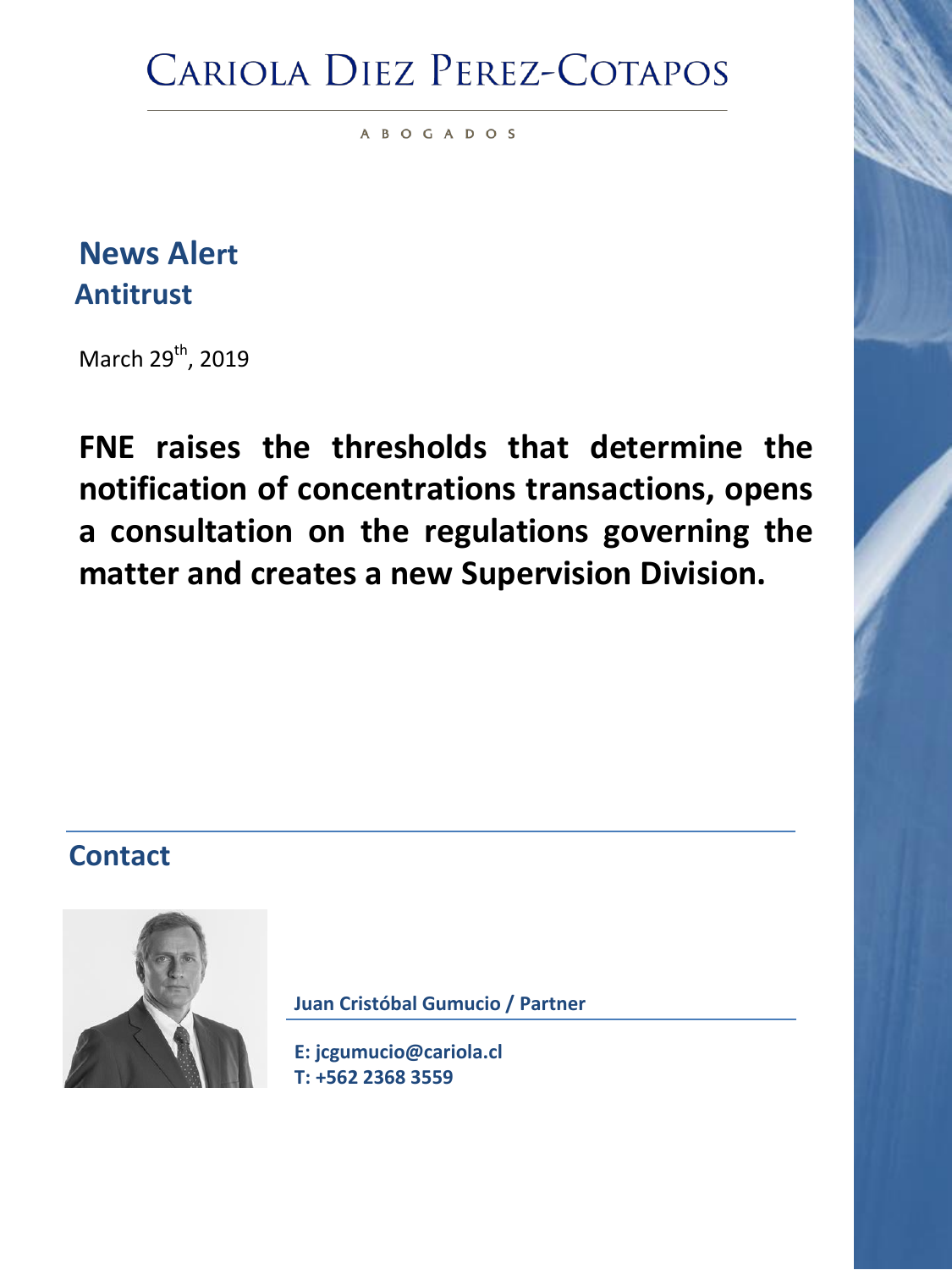# **CARIOLA DIEZ PEREZ-COTAPOS**

#### A B O G A D O S

- **FNE raises the thresholds that determine the notification of concentrations transactions, opens a consultation on the regulations governing the matter and creates a new Supervision Division.**
	- **New thresholds for the notification of concentrations transactions.**

Through its Resolution No. 157, issued on March 25<sup>th</sup>, 2019 (the "**Resolution**"), the National Economic Prosecutor's Office ("**FNE**") resolved to raise the sales thresholds that determine whether a concentration transaction among economic agents should be subject to merger review prior to its completion.

Currently, companies planning to concentrate must previously inform the FNE of concentrations transactions in which these two conditions are met:

- i. That the separate sales of at least two of the economics agents planning to concentrate be 290,000 UF (Chilean adjustable units) or more (app. US\$12.5 million) in the year preceding the notification; and
- ii. That the sum of its sales be equal to or greater than 1,800,000 UF (Chilean adjustable units) (app. US\$ 77.5 million) in the year prior to the notification.

### **The Resolution raises these thresholds and sets them at 450,000 UF (Chilean adjustable units) (approximately US\$ 19.4 million) for individual sales and 2,500,000 UF (Chilean adjustable units) (approximately US\$ 107.6 million) for joint sales.**

The new notification thresholds were published in the Official Gazette on March 29<sup>th</sup>, 2019 and will become effective once 90 business days have passed since their publication therein, that is, on August 9, 2019.

As from 2020, these thresholds will be adjusted annually according to the variation of real GDP.

#### **Public consultation**

Along with raising the thresholds, the FNE initiated a public consultation in order to detect those aspects that could be improved in the "Regulation on Notification of a Concentration Transaction" (the "**Regulation**"), which establishes the information that must be submitted to the FNE in order to notify a concentration transaction.